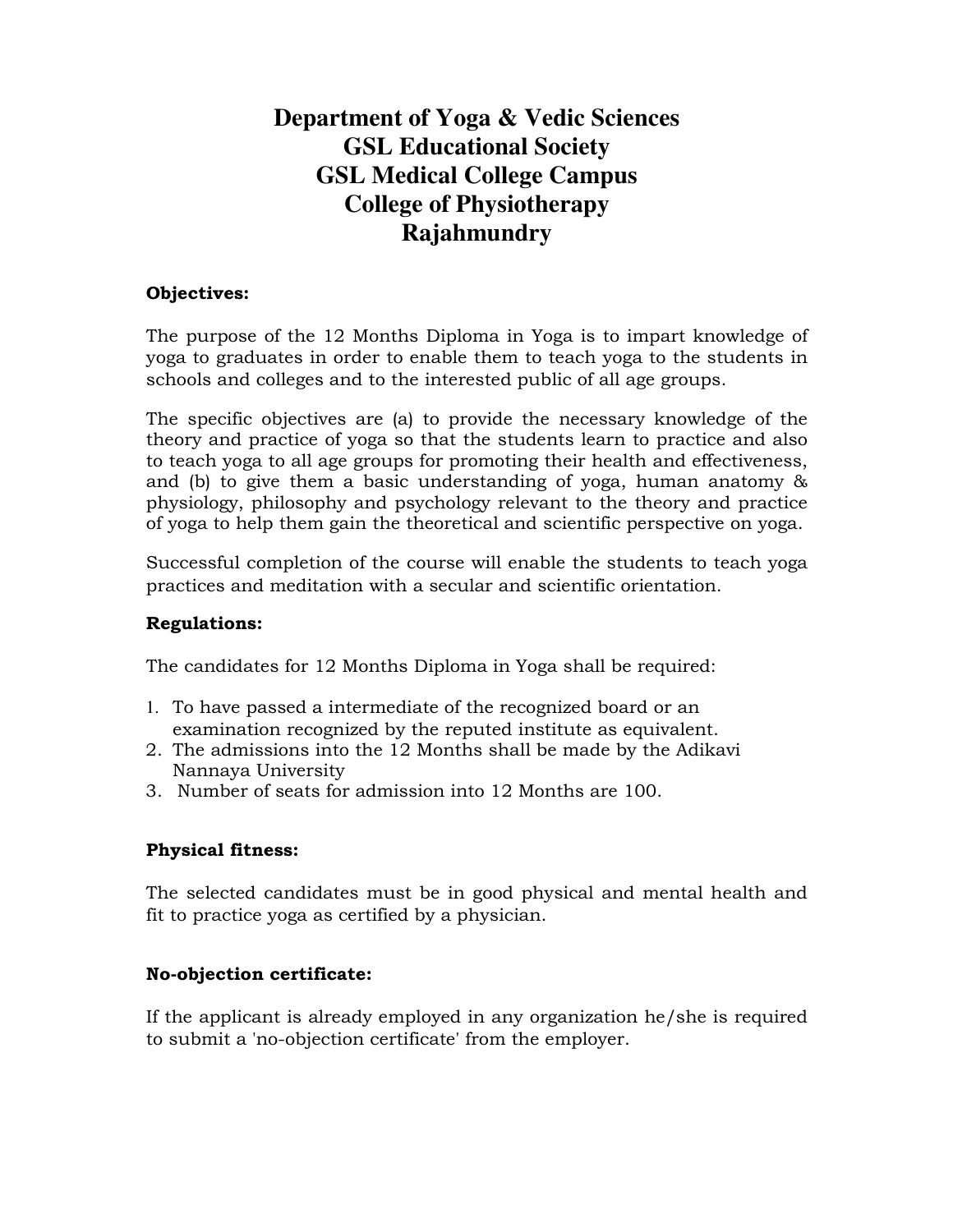#### **Dress:**

The students shall be required to wear a suitable dress (White) as designed by the University which will permit them to practice yogic exercises comfortably during practical training.

#### **Courses of study:**

The 12 Months shall include three theory papers and one practical. The details of these papers are provided in the syllabus.

## **Fees : 10,000**

## **Classes conducting: 4.00pm-6.00pm**

#### **Instruction:**

The course duration shall be of one academic year. The classes will be conducted from Tuesday to Friday with one hour theory and one hour for yoga practices. Practical classes for kriyas will be conducted on Fridays. The medium of instruction shall be English. The method of instruction shall comprise of lectures and demonstration.

## **Yoga practice:**

The students shall practice kriyas, asanas, bandhas, pranayama, and meditation during the course on a regular basis. They shall maintain a record consisting of the details of the sequential movements involved in yogic practices. Such a record shall be submitted at the time of the practical examination for evaluation.

#### **Attendance:**

A student shall be permitted to appear for the University examination at the end of the academic year only if he/she puts in attendance stipulated as per the University rules and regulations. However, in view of the special nature of the course it is desirable that the student shall put in at least 80 per cent attendance to achieve the benefits of the course.

#### **Examination:**

The examination pattern for the 12 Months diploma is a Year-end examination. The year-end examinations are scheduled to be held in one or two weeks prior to the commencement of academic year-end examinations.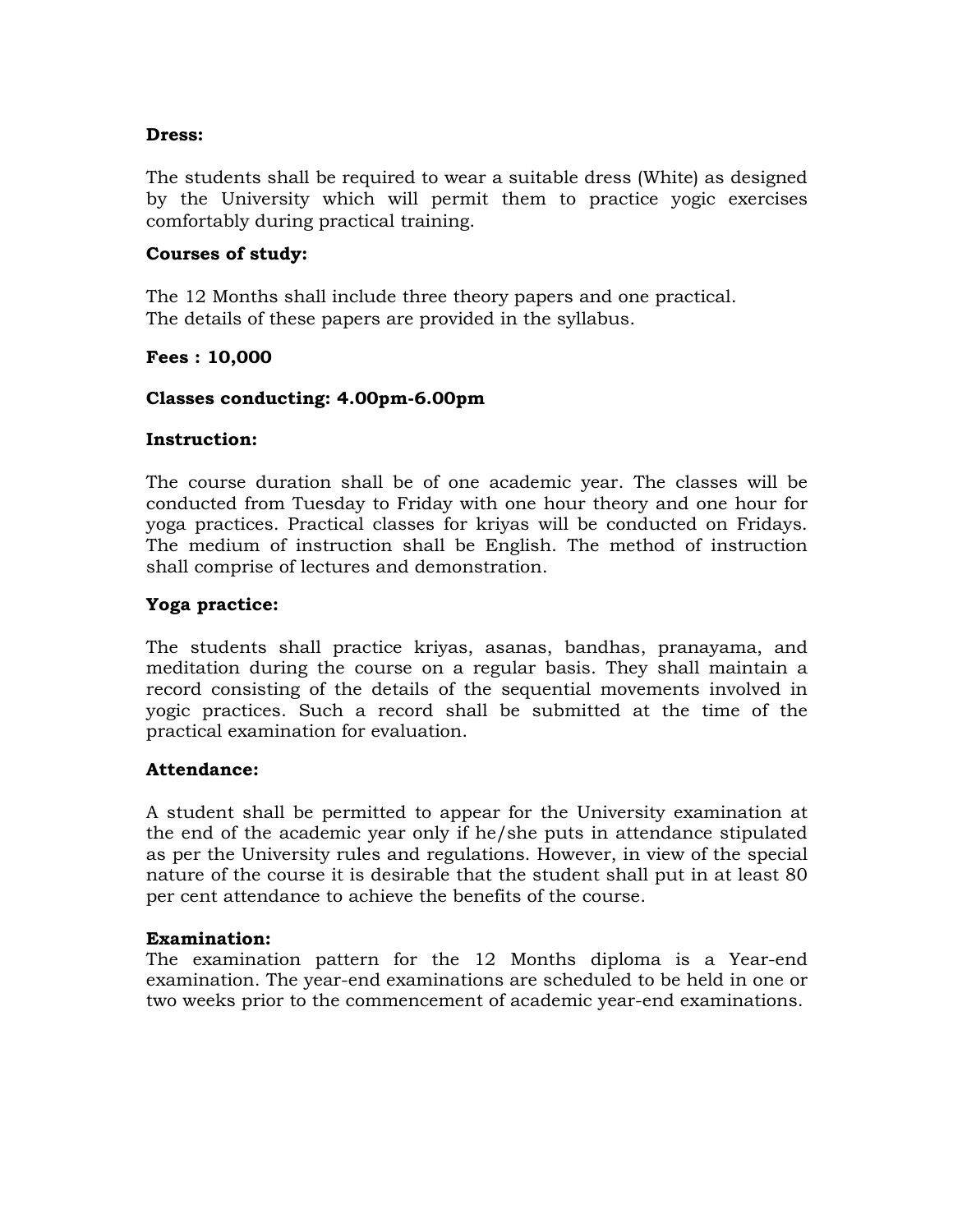## **Scheme for Year-end examinations**

| Subject                                      | Marks | Duration of<br>examination |
|----------------------------------------------|-------|----------------------------|
|                                              |       |                            |
| Paper $-I$ : Introduction to Yoga Theory and | 100   | 3 hours                    |
| Application                                  |       |                            |
| Paper – II : Basic elements of anatomy and   | 100   | 3 hours                    |
| physiology                                   |       |                            |
| Paper – III : Introduction to psychology     | 100   | 3 hours                    |
| Paper – IV : Yoga Practice                   | 100   | 2 hours                    |

## **Mode of examination and evaluation for Yoga practice:**

In view of the unique nature of yoga practice, the following mode of evaluation is recommended for yoga practice.

The total marks of 100 for the year-end examination in yoga practice shall be distributed as follows:

| Performance | 50 marks |
|-------------|----------|
| Instruction | 10 marks |
| Viva-voce   | 15 marks |
| Records     | 25 marks |

The year-end examination in yoga practice will be conducted jointly by an internal and external examiner.

A candidate shall be declared to have passed in a paper, if he/she obtains not less than 40% of marks in that paper and 50% in practical examination. However, the aggregate passing minimum may be 50%. In addition the Director has to certify on the recommendation of the concerned instructor that the candidate has learnt all the prescribed yoga techniques and that he/she is competent to teach them to others. A candidate failing to secure the minimum marks prescribed as above shall have to reappear for the examination. Successful candidates passing the examination in all papers including yoga practice shall be classified as below according to the aggregate percentage obtained.

| $50\%$ and above but below 60%    | : Second Class                    |
|-----------------------------------|-----------------------------------|
| $60\%$ and above but below $70\%$ | : First Class                     |
| 70% and above                     | : First Class with<br>Distinction |

Candidates who successfully complete the entire course in one year only shall be eligible to be considered for the award of rank of first class with distinction or first class.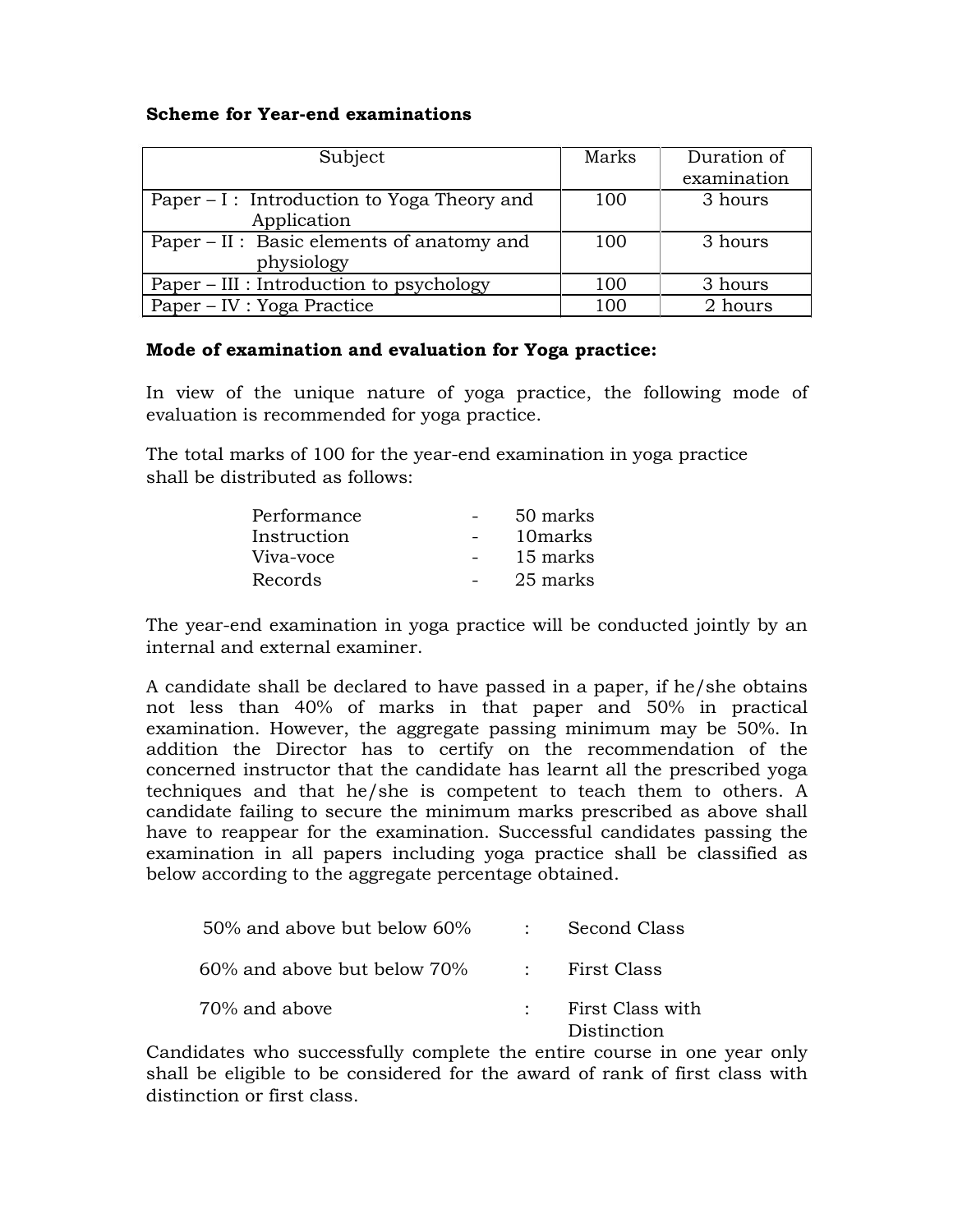#### DIPLOMA IN YOGIC SCIENCES

## **PAPER – I: Introduction to Yoga Theory and Application**

## **SYLLABUS**

- 1. Indian Philosophy: General nature, characteristics and development of Indian philosophy. Outlines of Indian Philosophical systems : Vedic thought, Nyaya Philosophy, Vaisesika Philosophy and Sankya Philosophy
- 2. Yoga, its nature and scope. Development of yoga through the ages.
- 3. Different types of yoga : Karma Yoga, Bhakti Yoga, Jnana Yoga, Raja yoga, Hatha yoga and Mantra Yoga.
- 4. Chakra theory and kundalini yoga
- 5. Meditation. Its nature and scope. Different types of meditation.

# **Text books:**

Georg Feuerstein (2002) The Yoga Tradition: Its History, Literature, Philosophy and Practice. New Delhi. Bhavana Books & Prints. Rama, Swami (1992) Meditation and its practice. Honesdale : Himalayan International Institute of Yoga Science and Philosophy of USA. Naranjo, C and Ornstein, R.E. (1974) On the psychology of meditation, New York: Viking press. Joshi, K.S. (1985) Yoga in daily life, Delhi : Orient paper backs

Taimni I.K. (1961/1999) *The Science of Yoga ( The Yoga Sutras of Patanjali),* The Theosophical Publishing House, Adyar.

Hiriyana, M (1932/2000). Outlines of Indian Philosophy. Delhi, Motilal Banarasidas

# **Reference books:**

Shankara Devananda Saraswati, Swami. (1986) Yogic management of common diseases. Munger : Bihar School of Yoga.

- Funderburke, J. (1977). Science studies yoga : A review of physiological data, Honesdale : Himalayan International Institute of Yoga Science and Philosophy of USA.
- Udupa, K.N. (1985). Stress and its management by yoga. Delhi : Motilal Banarsidas.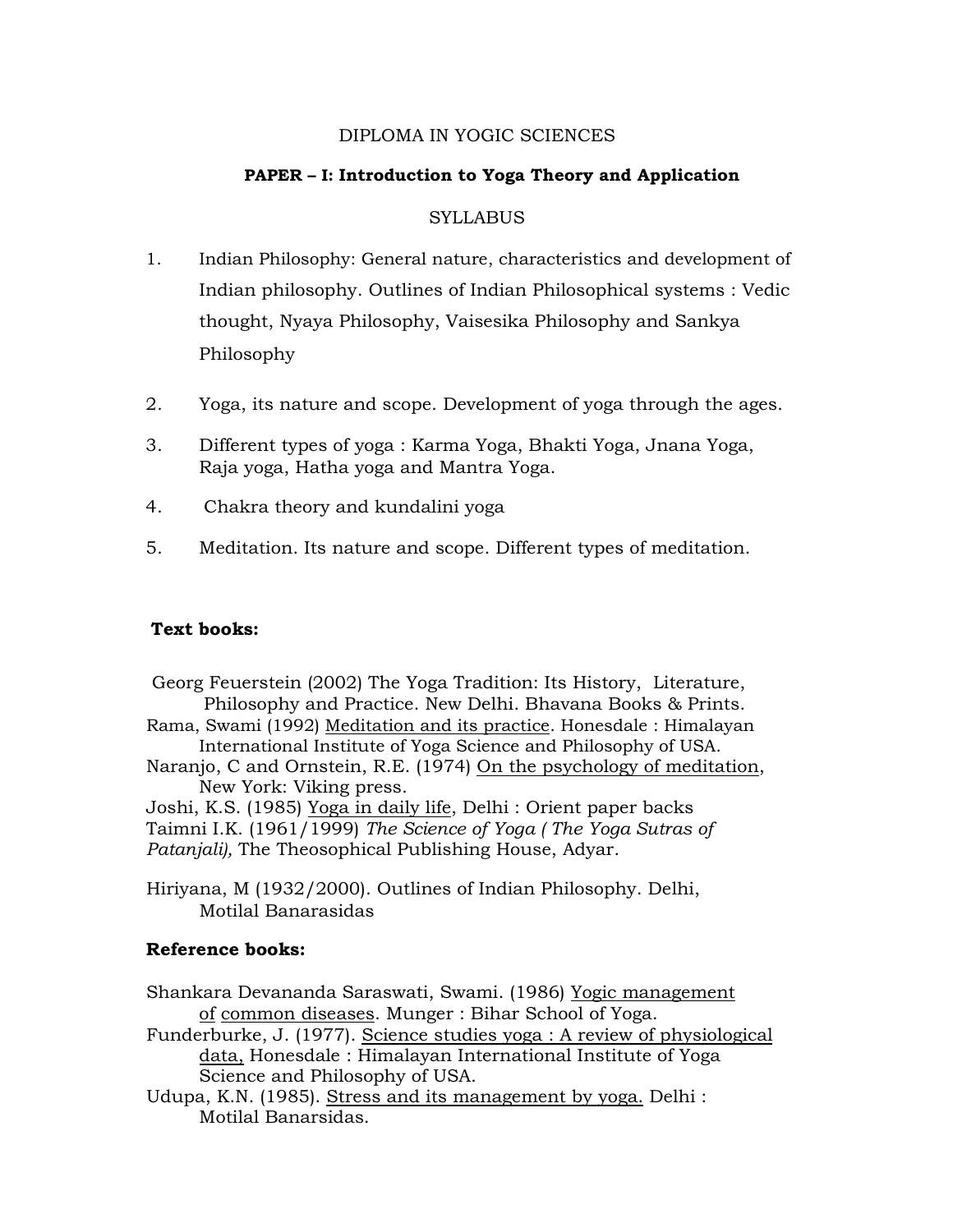Goleman, D. (1976) The varieties of meditative experience. New York: Irvington publishers.

- Mahesh Yogi, (1963). Transcendental meditation. New York: New American library.
- Johnson, O and Farrow, J.T. Ed. (1977) Scientific research on the transcendental meditation program : Collected papers. Vol. 1. Los Angeles : Meru press.

Ornstein, R.E. (1972). The psychology of consciousness. New York: Viking press.

Rama, Swami, Ballantine, R and Ajaya, Swami. (1976) Yoga and psychotherapy Honesdale: Himalayana International Institute of Yoga Science and Philosophy of USA.

Rao, P.V.K. (1999). Dhyanam. Nava Sahiti Book House, Vijayawada Ajaya, Swami (1985) Psychotherapy east and west : A unifying paradigm.

Honesdale: Himalayan International Institute of Yoga Science and Philosophy of USA.

Ramakrishna Rao, K. (1989), Meditation : Secular and sacred. Presidential address to the Indian Academy of Applied Psychology, University of Calcutta.

Reddy, M.V., Murthy, K.J.R., Sahay, B.K. and Prasad, B.N. (2005).

Yogic Therapy, Arthamuru, Sri M.S.R. Memorial Yoga Series Shapiro, D.H. and Walsh, R.N. Ed. (1984) Meditation : classic and contemporary perspectives. New York : Aldine.

Chatterjee, S.C. & Datta, D.M. (1968). An Introduction to Indian philosophy. 7th ed. Calcutta: University of Calcutta.

- Dasgupta, S. (1975). A History of Indian philosophy. Vol. 1-5. Delhi: Motilal Banarsidas.
- Hume, R.E. (ed.) (1921). The Thirteen Principal Upanishads. London: Oxford University Press.

Radhakrishnan, S. & Moore, A.C. (1957). A Source Book of Indian philosophy. London: George Allen & Unwin Ltd.

Radhakrishnan, S. (1820). Indian Philosophy, Vol.1 & 2. London: George Allen & Unwin.

Sarma C.D. Critical Survey of Indian Philosophy. Motilal Banarasidas, New Delhi

Woods, R. Ed. (1980). Understanding mysticism. New York: Image books.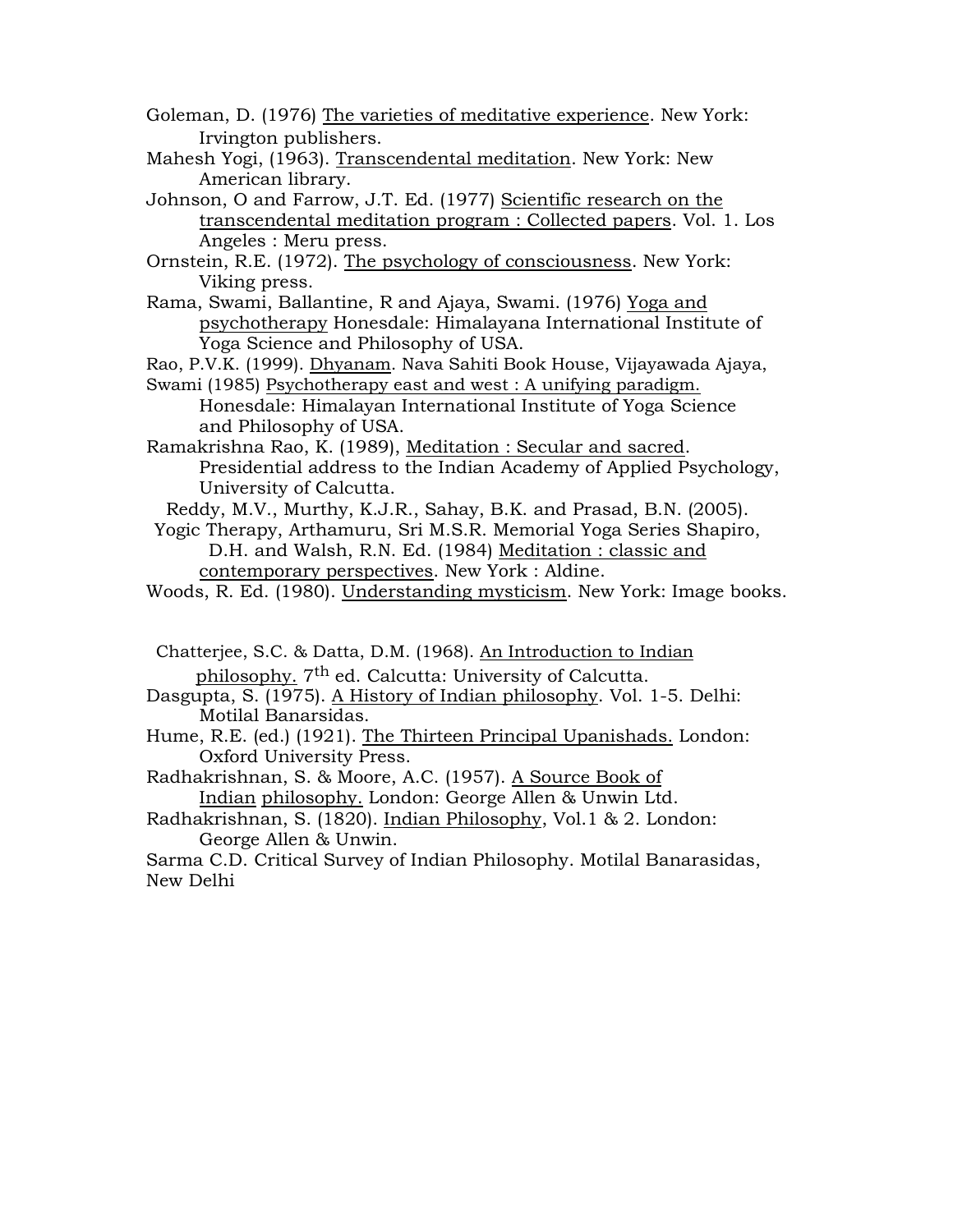#### **PAPER – II: Basic elements of Anatomy and Physiology**

#### **SYLLABUS**

- 1. Cell structure-tissues-excitability of the cell.
- 2. Introduction to systems in the body.
- 3. Skeletal system (Fundamentals of Anatomy and Physiology) Muscular system, Digestive system, Circulatory system, Respiratory system, Excretory system. Endocrine system, Nervous system, Reproduction.
- 4. Nutrition and dietetics
- 5. Energy production Metabolism of carbohydrates, proteins, lipids, water, minerals and vitamins.

#### **Text books:**

- 1. Chaudhari, S.K. (1988). Concise Medical Physiology. Calcutta: New Central Book Agency.
- 2. Ganong, W.F. (1967). Review of Medical physiology. Connecticut : Appleton – Lango.

#### **Reference books:**

- Ghosh, H.N. (1984). Chakrabarti, Ghosh and Sahana's Human Physiology. 2<sup>nd</sup> Ed. Calcutta: The New Book Stall.
- Guyton, A.C. (1986). Text book of medical physiology.  $7<sup>th</sup>$  Edition. Philadelphia. WB Sauncers Company.
- Keel, C.A., Neil, E and Joels, N. Ed. (1986). 13<sup>th</sup> Edition. Samson-Wright's Applied Physiology., New Delhi: Oxford university press.
- West, J.B. Ed. (1985) 11<sup>th</sup> Edition. Best and Taylor's Physiological basis of medical practice. Baltimore : Williams & Wilkins.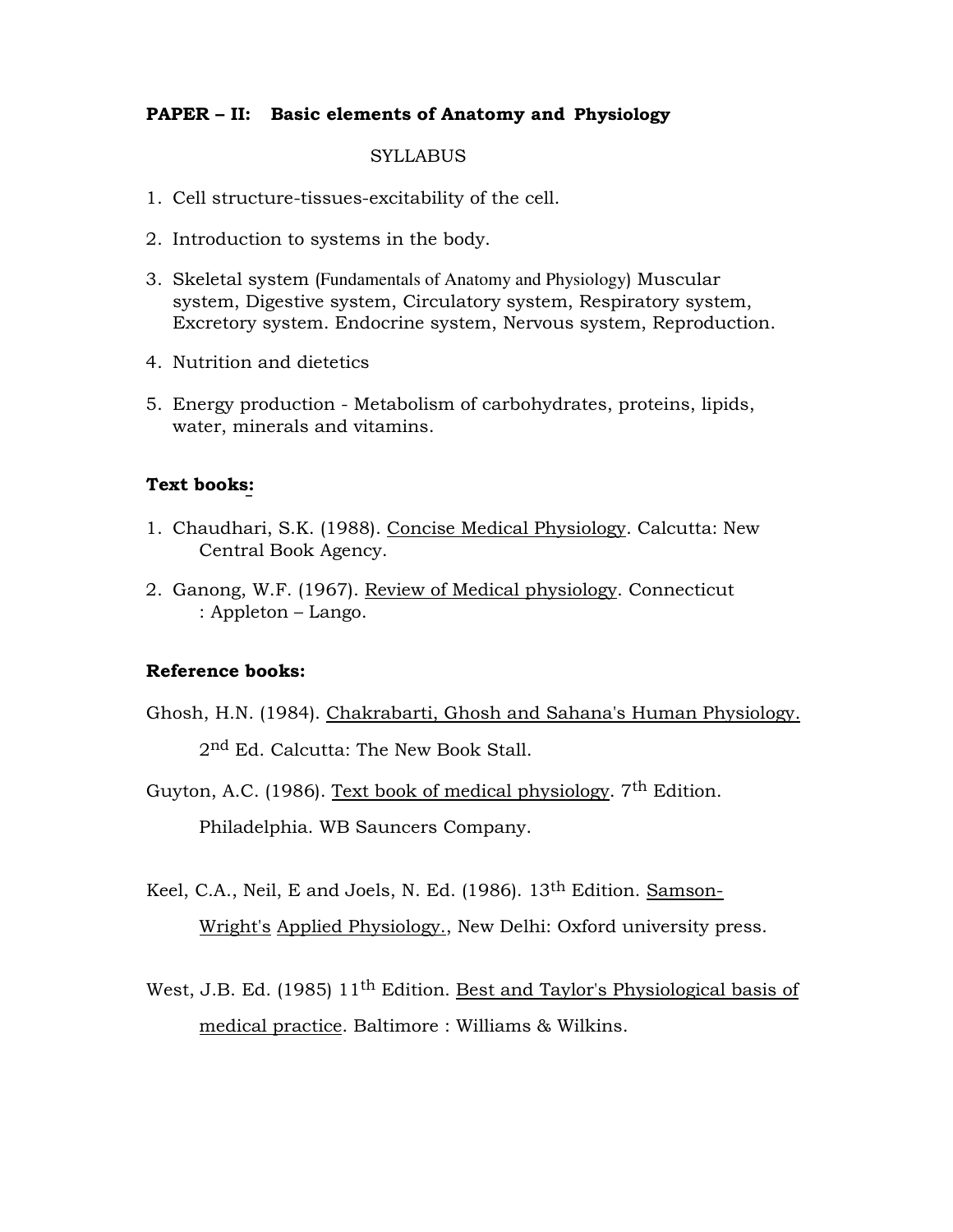# **PAPER – III: Introduction to Psychology SYLLABUS**

- 1. Definition of psychology. Methods of psychological sciences. The roots of psychology, Scope and substance of Indian Psychology
- 2. Cognitive process: Sensation, Perception, Attention, Memory, Language, Thinking, Concept formation and creativity, Extra sensory perception.
- 3. Fundamentals of Attitudes, learning, motivation and emotion.
- 4. Concepts of Self and Consciousness
- 5. Yoga Psychology and Indian approaches to Personality.

#### **Text book for Indian Psychology**

Rao, K.R., Paranjpe, A., and Dalal, A.K. (2008). Handbook of Indian Psychology. New Delhi, Cambridge University Press India Pvt. Ltd

#### **Reference books:**

Mishra , B.K. (2011) Psychology- The study of human behavior. New Delhi, PHI Learning Pvt.Ltd.

Sinha, J. (1986). Indian Psychology (Vol. I and II). Delhi, Motilal Banarasidas

Parameswaran, E.G. (1989). Invitation to psychology. Neel Kamal Publishers, Hyderabad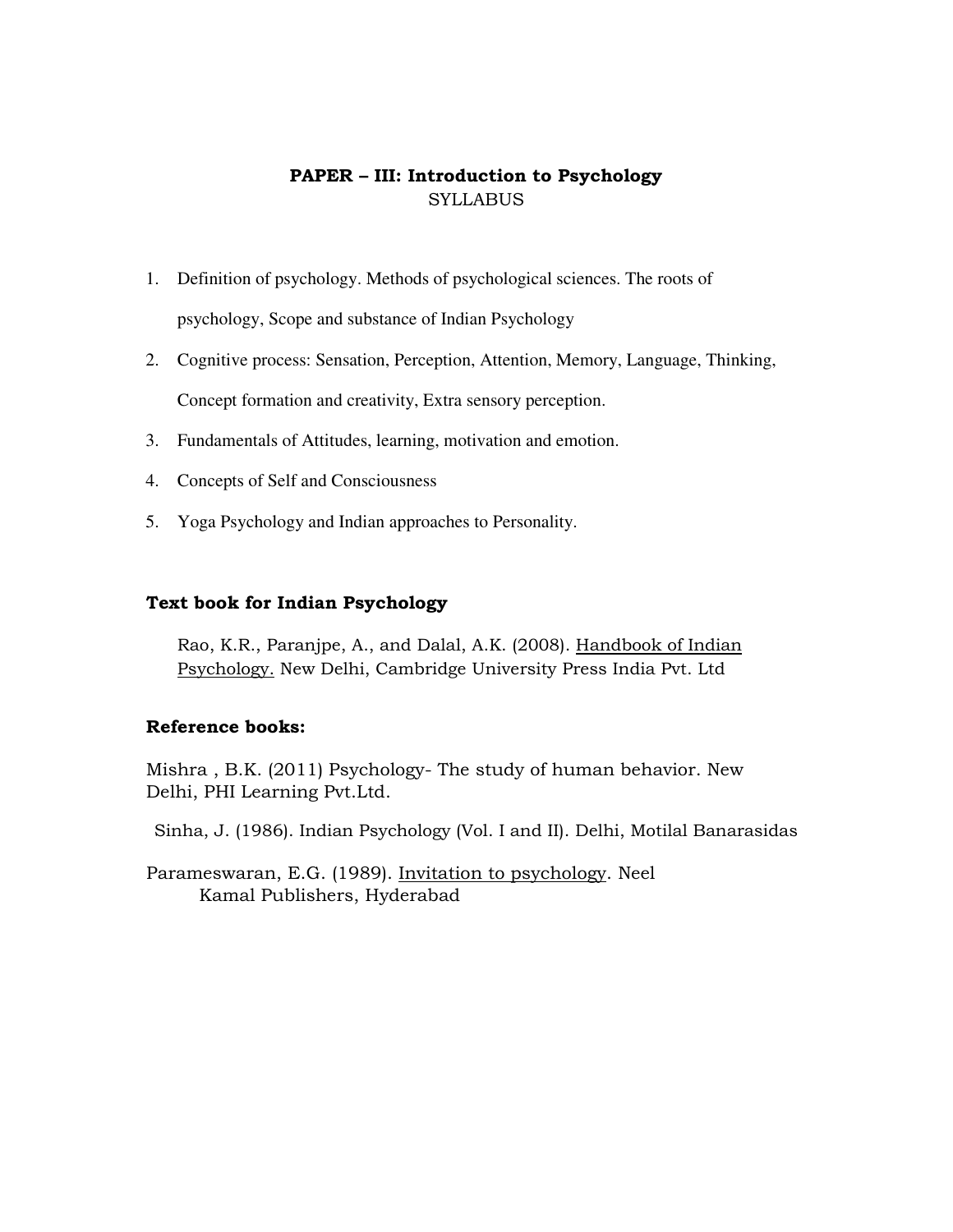# **PAPER –IV: YOGA PRACTICE**

# **SYLLABUS**

The students are required to learn to practice and also teach the following. They are to maintain a record which consists of the step by step details of the yoga practices along with an account of the possible benefits of the practices.

The principles, which should be adopted in practice, are the following:

- 1. Proper gradation in order of flexibility, balance and difficulty in performance.
- 2. Each asana is to be analyzed into intermediate positions in a natural sequence of movement.
- 3. For purposes of class training each movement to be associated with a count to reach the final pose.
- 4. Rhythmic breathing should be observed. When the chest is in the expanding position inspiration should take place. In the contracting position expiration should take place rhythmically with movement. In certain asanas duration of retention is important.
- 5. Proper relaxation should be allowed in between the batches of asanas.

# **Kriya Practicals:**

| 1. Neti - Jala and Sutra 2. Dhauti – Jala |                                  | 3. Kapalabhati                    |
|-------------------------------------------|----------------------------------|-----------------------------------|
| <b>Bandha Traya:</b>                      |                                  |                                   |
| 1. Jalandhara bandha<br>3. Uddiyanabandha | 2. Moola bandha                  |                                   |
| Pranayama:                                |                                  |                                   |
| 1. Nadisuddhi                             | 2. Suryabhedana                  |                                   |
| <b>Asanas:</b>                            |                                  |                                   |
| <b>Meditative postures:</b>               |                                  |                                   |
| 1. Sukhasana<br>4. Padmasana              | 2. Swastikasana<br>5. Siddhasana | 3. Ardhapadmasana<br>6. Vajrasana |
| <b>Relaxation postures:</b>               |                                  |                                   |
| 1. Shavasana                              | 2. Makharasana                   |                                   |